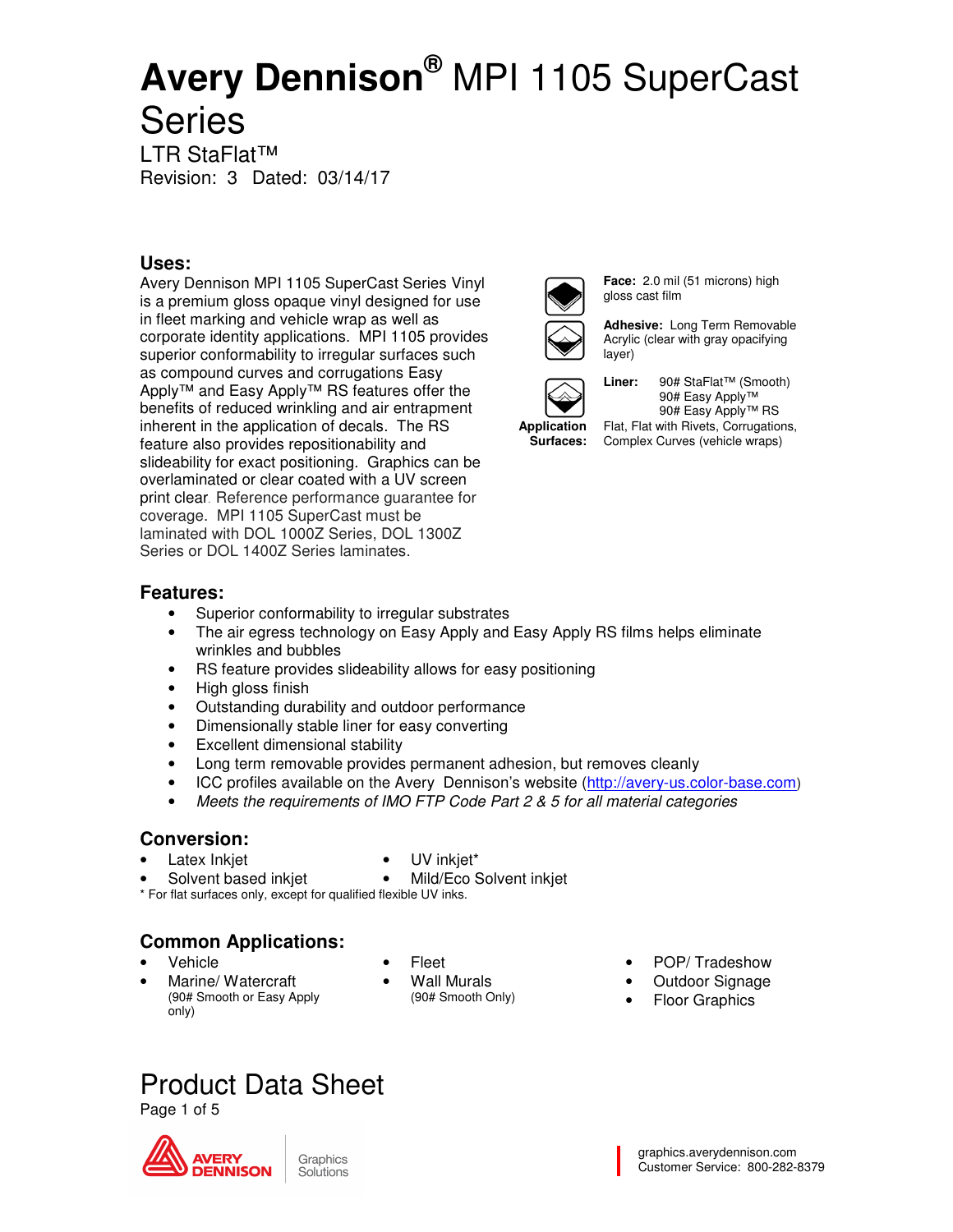LTR StaFlat™ Revision: 3 Dated: 03/14/17

#### **Physical Characteristics:**

| Property          | Pilysical Characteristics           | <b>Typical Value</b>                                                                                                            |
|-------------------|-------------------------------------|---------------------------------------------------------------------------------------------------------------------------------|
| Caliper, face     |                                     | 2.0 mil $(51 \mu m)$                                                                                                            |
| Caliper, adhesive |                                     | 1.0mil (25 µm)                                                                                                                  |
| Dimensional       |                                     | $<$ 0.015" $(0.4$ mm $)$                                                                                                        |
| stability         |                                     | Note: Ink loads in excess of 250% may<br>cause increased shrinkage and/or<br>increased initial adhesion of the printed<br>film. |
| Tensile at Yield  |                                     | 4.0 - 8.0 lb/in (0.7-1.5                                                                                                        |
| Elongation        |                                     | $kq/cm$ )<br>200% min.                                                                                                          |
| Gloss             | <b>Hunter Gloss</b><br>@ 60 degrees | 90                                                                                                                              |
| Adhesion:         | 90# StaFlat                         |                                                                                                                                 |
|                   | (Smooth)                            |                                                                                                                                 |
|                   | 15 min                              | 2.7 lbs/in (473 N/m)                                                                                                            |
|                   | 24 hr                               | 3.5 lbs/in (613 N/m)                                                                                                            |
|                   | 1 week                              | 4.4 lbs/in (770 N/m)                                                                                                            |
|                   | <b>Easy Apply</b>                   |                                                                                                                                 |
|                   | 15 min                              | 1.8 lbs/in (315 N/m)                                                                                                            |
|                   | 24 hr                               | 2.1 lbs/in (367 N/m)                                                                                                            |
|                   | 1 week                              | 4.0 lbs/in (700 N/m)                                                                                                            |
|                   | <b>Easy Apply RS</b>                |                                                                                                                                 |
|                   | 15 min                              | 1.8 lbs/in (315 N/m)                                                                                                            |
|                   | 24 hr                               | 2.1 lbs/in (367 N/m)                                                                                                            |
|                   | 1 week                              | 4.0 lbs/in (700 N/m)                                                                                                            |
| Flammability      | Self                                | Meets the requirements of                                                                                                       |
|                   | Extinguishing                       | IMO FTP Code Part 2 & 5                                                                                                         |
|                   |                                     | for all material categories                                                                                                     |
| Shelf-Life        |                                     | 2 years from date of                                                                                                            |
|                   |                                     | manufacture (when stored at                                                                                                     |
|                   |                                     | the following temperatures and                                                                                                  |
|                   |                                     | humidity conditions 68°-77° F (20°<br>- 25° C) and 50±5% R. H.)                                                                 |
| Durability        | Vertical                            | Unprinted $-7$ years                                                                                                            |
|                   | Exposure                            | (unwarranted)                                                                                                                   |
|                   |                                     | Printed - see ICS                                                                                                               |
|                   |                                     | Performance Guarantee                                                                                                           |
| Min. Application  |                                     | 45°F (7°C) Flat                                                                                                                 |
| Temperature       |                                     | $50^{\circ}$ F (10 $^{\circ}$ C) Flat w/Rivets,                                                                                 |
|                   |                                     | Corrugations<br>60°F (16°C) Complex                                                                                             |
|                   |                                     | curves and/or Watercraft                                                                                                        |
| Service           |                                     | -50° to 180°F (-45° to 82°C)                                                                                                    |
| Temperature       |                                     | (Reasonable range of                                                                                                            |
|                   |                                     | temperatures which would be                                                                                                     |
|                   |                                     | expected under normal                                                                                                           |
|                   |                                     | environmental conditions).                                                                                                      |
| Chemical          |                                     | Resistant to most mild                                                                                                          |
| resistance        |                                     | acids, alkalis, and salt                                                                                                        |

solutions.

Data represents average values where applicable, and is not intended for specification purposes.

#### Warranty:

This Warranty applies to the Product listed in this Data Sheet. All statements, technical information (including physical and chemical characteristics) and recommendations about Avery Dennison products are based upon tests believed to be reliable but do not constitute a guarantee or warranty. All Avery Dennison products are sold subject to the Purchaser's assent and agreement that Purchaser is responsible for, and has independently determined, the suitability of such products for its purposes or its customer's purposes. Avery Dennison products are warranted to be free from defects in material and workmanship (i) for two years from the date of manufacture, or (ii) from the date of manufacture until the expiration of the period stated on the specific Product Data Sheet in effect at the time of delivery.. Such time periods are subject in either case to the proper storing and application of said product, and the failure to properly store or apply the product, including without limitation the failure to follow any applicable Instructional Bulletin, negates any warranty. It is expressly agreed and understood that Avery Dennison's sole obligation and Purchaser's exclusive remedy under this warranty, under any other warranty, express or implied, or otherwise, shall be limited exclusively to: (a) repair or replacement of defective product without charge at Avery Dennison's plant or at the location of the product (at Avery Dennison's election), or (b) in the event repair or replacement are not commercially practical, a credit amount up to the price of the product taking into account the defect in the product in Avery Dennison's sole discretion.

THE WARRANTY EXPRESSLY SET FORTH ABOVE IS IN LIEU OF ANY OTHER WARRANTIES, EXPRESS OR IMPLIED, INCLUDING, BUT NOT LIMITED TO, ANY WARRANTIES OF MERCHANTABILITY, FITNESS FOR ANY PARTICULAR USE AND/OR NON-INFRINGEMENT. SELLER SPECIFICALLY DISCLAIMS AND EXCLUDES ALL OTHER SUCH WARRANTIES. NO WAIVER, ALTERATION, ADDITION OR MODIFICATION OF THE FOREGOING CONDITIONS SHALL BE VALID UNLESS MADE IN WRITING AND MANUALLY SIGNED BY AN OFFICER OF AVERY DENNISON.

AVERY DENNISON'S LIABILITY FOR DEFECTIVE PRODUCTS SHALL NOT EXCEED THE PURCHASE PRICE PAID THEREFORE BY PURCHASER AND IN NO EVENT SHALL AVERY DENNISON BE RESPONSIBLE FOR ANY INCIDENTAL OR CONSEQUENTIAL DAMAGES WHETHER FORESEEABLE OR NOT, CAUSED BY DEFECTS IN SUCH PRODUCT, WHETHER SUCH DAMAGE OCCURS OR IS DISCOVERED BEFORE OR AFTER REPLACEMENT OR CREDIT, AND WHETHER OR NOT SUCH DAMAGE IS CAUSED BY AVERY DENNISON'S NEGLIGENCE.

All sales and contracts for sale of Products are subject to Purchaser's assent and agreement to this Warranty. Avery Dennison hereby objects to any terms or conditions contained in any purchase order or other communication of any kind from the Purchaser that is conflicting, inconsistent or additional to this Agreement.

## Product Data Sheet

Page 2 of 5

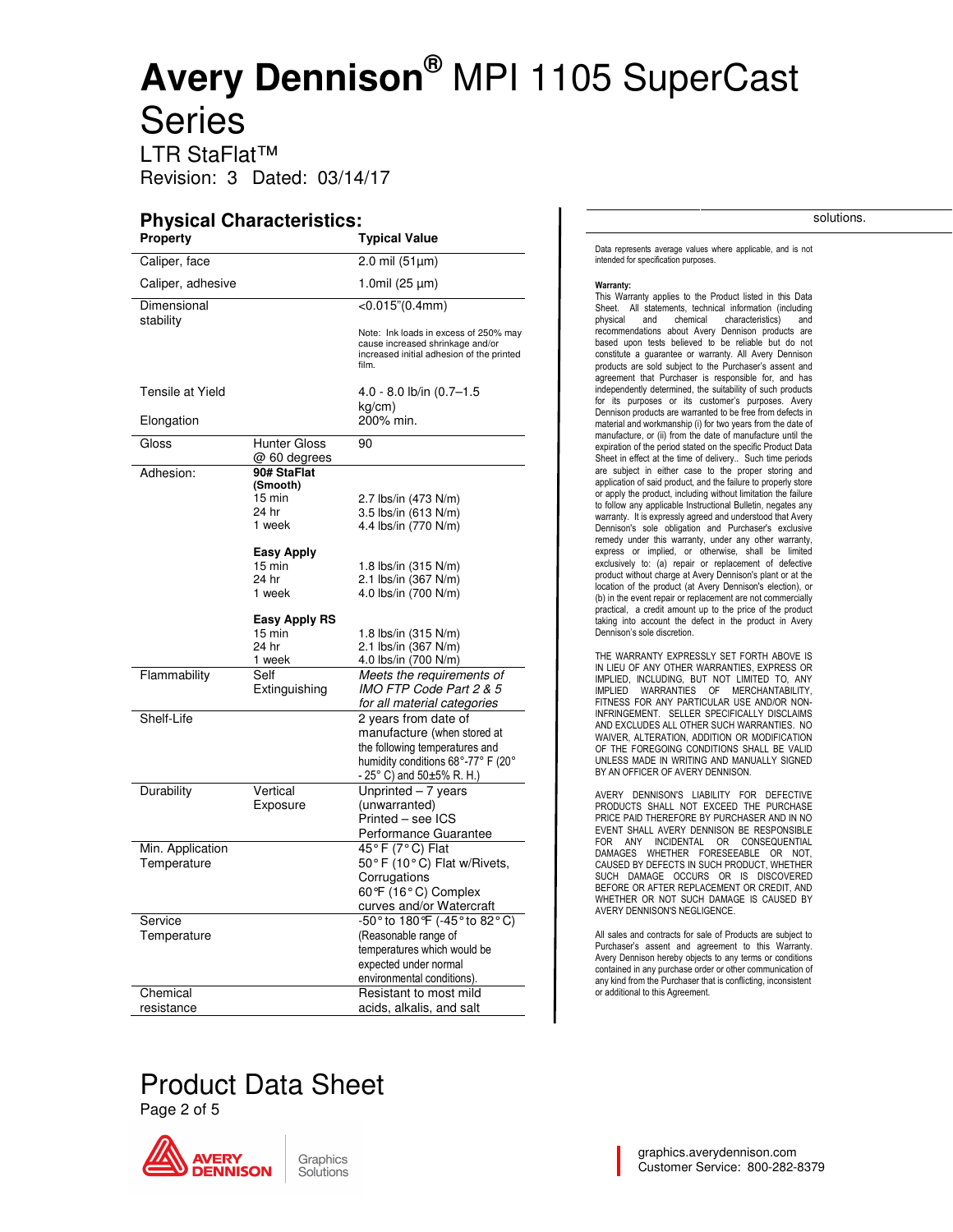LTR StaFlat™ Revision: 3 Dated: 03/14 03/14/17

### **Related Documents:**

The following Avery Dennison literature will provide complete information to the user for proper application, storage, and other requirements and is available upon request from your Avery Dennison representative or from the Avery Dennison website (www.graphics.averydennison.com). The following Avery Dennison literature will provide complete information to the user for proper application, storage,<br>other requirements and is available upon request from your Avery Dennison representative or from the Av

### **AWARNING**

**Failure to install the film in full compliance with Avery Dennison's installation instructions may result in personal**  injury or property damage. Read and follow all instructions when installing the film.

| <b>Document Title</b>                                                   | <b>Reference Number</b>      |
|-------------------------------------------------------------------------|------------------------------|
| Substrate Cleaning and Preparation                                      | Instructional Bulletin #1.10 |
| Storage, Maintenance, and Cleaning of PVC Films                         | Instructional Bulletin #1.20 |
| Warranty of Avery Dennison Films                                        | Instructional Bulletin #1.30 |
| Application of Avery Dennison SuperCast Films on Irregular Substrates   | Instructional Bulletin #4.07 |
| Multi Purpose Ink Jet OEM Qualification Matrix, Durability Reference, & | Instructional Bulletin #5.80 |
| <b>Troubleshooting Guide</b>                                            |                              |
| <b>Premask Recommendations</b>                                          | Instructional Bulletin #5.50 |
| <b>Removal Instructions</b>                                             | Instructional Bulletin #4.10 |

### **Application:**

Avery Dennison MPI 1105 Series is designed for application onto solid surfaces such as passenger vehicles, buses, Avery Dennison MPI 1105 Series is designed for application onto solid surfaces such as passenger vehicles, buses<br>trains, and watercraft. To ensure color consistency when wrapping a vehicle, ensure the material used is fro production lot # of material.

#### **Important Note: Never use a wet application method to apply this film.**

Some slight color shift may occur between rolls or lots, therefore, minimizing the mixing of rolls/lots on a specific vehicle is Some slight color shift may occur between rolls or lots, therefore, minimizing the mixing of rolls/lots<br>encouraged. If multiple rolls are needed be sure to use only rolls from the same production lot.

All vehicle substrates must be cleaned according to Avery Dennison recommended cleaning practices as outlined in IB # 1.10 "Substrate Cleaning and Preparation". All vehicle substrates must be cleaned according to Avery Dennison recommended cleaning practices as o<br>1.10 "Substrate Cleaning and Preparation".<br>See IB 4.07 "Application Avery Dennison SuperCast films on Irregular Substra

recommendations. For cleaning and care recommendations see IB 1.50.

Important Note: Only use Avery Dennison recommended cleaning products and solutions (noted in IB 1.50). Cleaning<br>and maintenance products should conform to the following: and maintenance products should conform to the following:

- Free from abrasive components
- Ideally pH balanced, thus not highly acidic or alkaline (pH level between 5 and 9)
- Free from alcohol (non isopropyl), acids, ammonia, chlorine, glycol ethers, harmful detergents, petroleum distillates and phosphates

### **Unsuitable Uses:**

This Avery Dennison product is not designed or recommended for the following uses. Unsuitable applications or exposure conditions include: Free from abrasive components<br>
• Ideally pH balanced, thus not highly acidic or alkaline (pH level between 5 and 9)<br>
• Free from alcohol (non isopropyl), acids, ammonia, chlorine, glycol ethers, harmful detergents, petrole

- Paint that is not thoroughly cured or dried
- $\bullet$  Low surface energy substrates (i.e. Tedlar<sup>®</sup> coatings)
- Substrate surfaces that are not clean and smooth (little or no variation in texture)
- Substrate surfaces that are not clean and smooth (little or no variation in<br>• Painted substrates with poor paint-to-substrate, or paint-to-paint bond
- Film applied to non-Avery Dennison Films
- Watercraft below the static water line
- Watercraft which are not edge sealed
- Non-OEM painted vehicles
- Graphic removal from paint with poor adhesion or existing graphics

### Product Data Sheet

Page 3 of 5

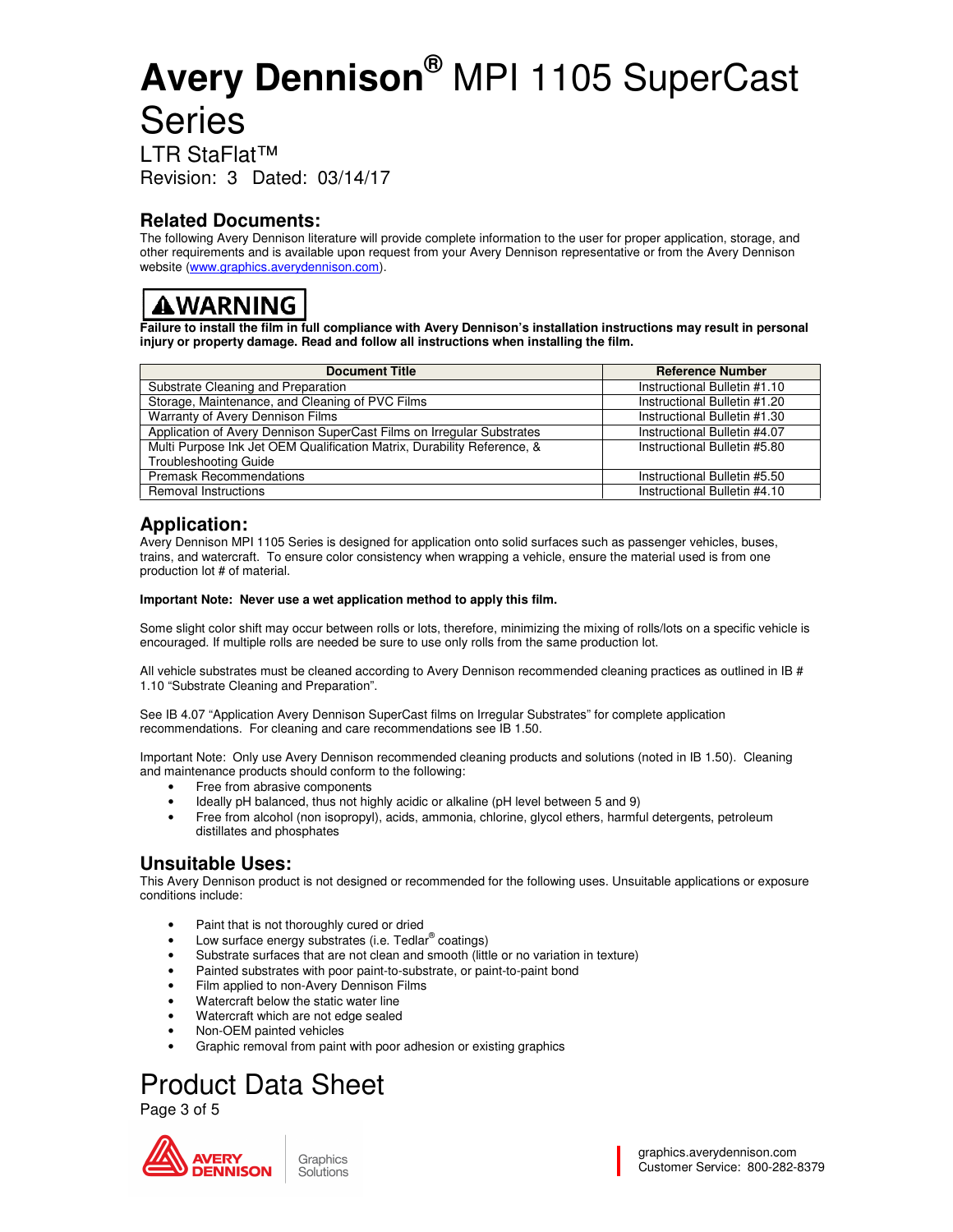LTR StaFlat™ Revision: 3 Dated: 03/14/17

- Graphics exposed to oil, harsh chemical, or gasoline vapors or spills
- Graphics where application tape must adhere to liner<br>• Plotter cut text where the minimum size of the text or
- Plotter cut text where the minimum size of the text or dimension of the object is less than 2 in (51 mm)

Product Data Sheet Page 4 of 5